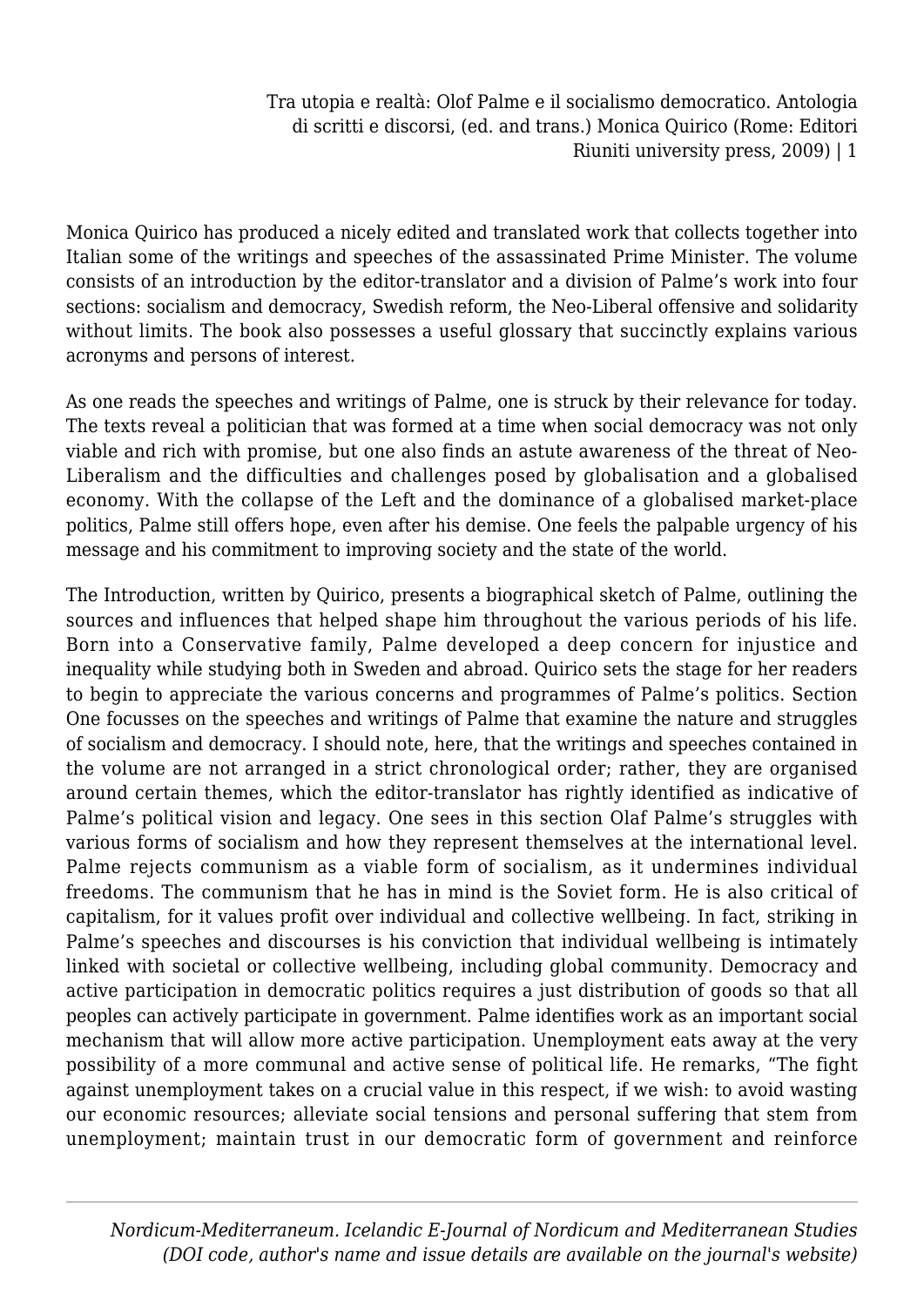democracy. Full employment not only creates wellbeing, it also distributes it. There is no greater division than between those who have work and those who do not. Moreover, the person who now suffers runs the greater risk of being unemployed. All that has been said up until now can sound quite obvious, so much so that it may ring as commonplace. But the problem is that such obvious commonplaces are not often spoken. It is good to repeat them, lest we forget them." (99 Translation mine)

Section Two collects together some of Palme's work on social reforms in Sweden. Here, the Swedish statesman's commitment to the welfare state model of politics is very clear. There is an emphasis not only the intimate connection between a just and equal economic distribution of goods—an economic vision oriented toward a more encompassing goal of communal good rather than individual profit—and democracy, but one also finds here his conviction that solidarity is vital if Sweden is to carry out its social welfare values. We read: "The strength of a welfare state for all…is: it is **just** in and for itself such that all may benefit; it makes possible a redistribution among people in different phases of life and among different social groups; it is **balanced** because it consists of both rights and obligations for all; it **protects the most vulnerable**. International comparisons reveal how inefficient selective politics are in trying to lead those who live in conditions below average; it creates **liberty**, avoiding the enclosure of persons in a state of dependency, which could be difficult to get oneself out of; it offers **autonomy**. Individuals can live their lives, even when they become ill or old; it guarantees **freedom of movement**, for rights follow the person wherever he or she may be; it consists of a **limited bureaucrac**y insofar as it does not revolve around the rise and fall of certain economic conditions, which is opposite to systems that only concern themselves with the most marginalised of a society." (161–61 Translation mine) The section ends also with Palme reminding Swedes of their uniqueness in the world and their global contribution, especially concerning advances in social wellbeing and the environment. He sees Swedish unions as making vital contributions on this score.

Section Three is one of the most poignant and salient sections of the book. Quirico has collected here Palme's writings and discourses on the Neo-Liberal offensive. Given that, today, we have completely succumbed to the Neo-Liberal model, especially in the West, what Palme criticises and fears have come true. In many ways, reading these speeches from our present point of view makes him seem like a prophet. The late 1970's and early 1980's introduced massive economic difficulties on the world stage. One feels in the texts of this section the effects of massive unemployment, an increased cost of living due to inflation and high interest rates and the fleeing of European and North American labour markets by producers of goods in favour of places where labour is cheaper and, therefore, more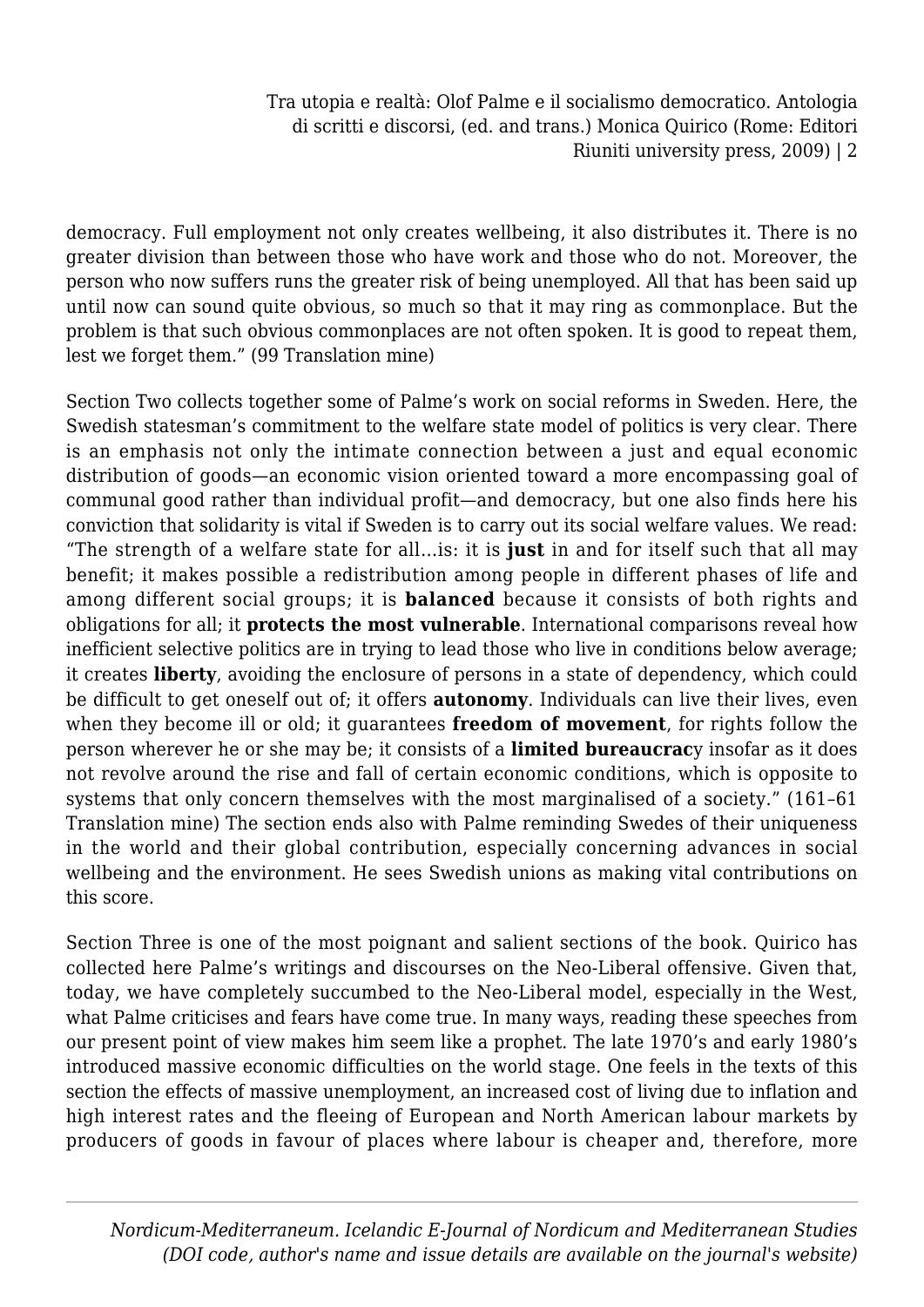profitable. The social democratic and welfare state models advanced by Palme are under severe attack as unable to sustain the goals he claims it could promote. He comments on the dissolution of unions in North America and England: "To launch a politics directly aimed at workers, especially when it deals with unemployment, social security, etc., is to attack the union, incriminating its legitimacy as the voice of its members. This is what is happening in country after country. This is why it is necessary that unions react, uniting their respective forces at the international level. The strong unions of Sweden have a particular responsibility in this battle for human rights and the freedom of unions. It is to you, I am convinced, that the future belongs." (194–95 Translation mine) Today, unions have lost their voice and workers are subject to the whims of the markets—the security of the welfare state is no longer.

Section Four concludes the volumes with a hopeful message and, perhaps, a useful tool to mobilise us against the excesses and faults of a globalised Neo-Liberal economy, with its recent crashes in 2008 and 2011. We find here various addresses that Palme gave against apartheid as well as in former war-torn Vietnam. Ultimately, solidarity, especially at an international level, is invoked as a source of change and reform; it can also prevent us from falling into a politics of fear and oppression. Solidarity is no longer local, but global, and it entails a profound social responsibility—one that Palme lived whole-heartedly, for example, as mediator in the Iran-Iraq war and in his fight against apartheid. "All of us have a role to play in the struggle against apartheid. I have reported to United Nations and to other agencies of the measures of our government. We are actively engaged so that other countries may adopt, in turn, measures similar to ours. One of the reasons why we are concerned that our actions are compatible with those of others at the international level is so that the probability increases that others may follow our example […]" (260 Translation mine)

Unfortunately, Olaf Palme's life came to an abrupt and unexpected end with his assassination in Stockholm in 1986. With his death, his fight for a more democratic society based on justice, equality and a communal well being rooted in solidarity and responsibility also came to an end. Quirico has given us an important resource for preserving and studying Palme's legacy and political message of the need for certain values that preserve and promote human life and society as well as create a more just and equitable world. Perhaps Palme's speeches and writings may help in reinvigorating the left or producing a new social democracy. Only time will tell.